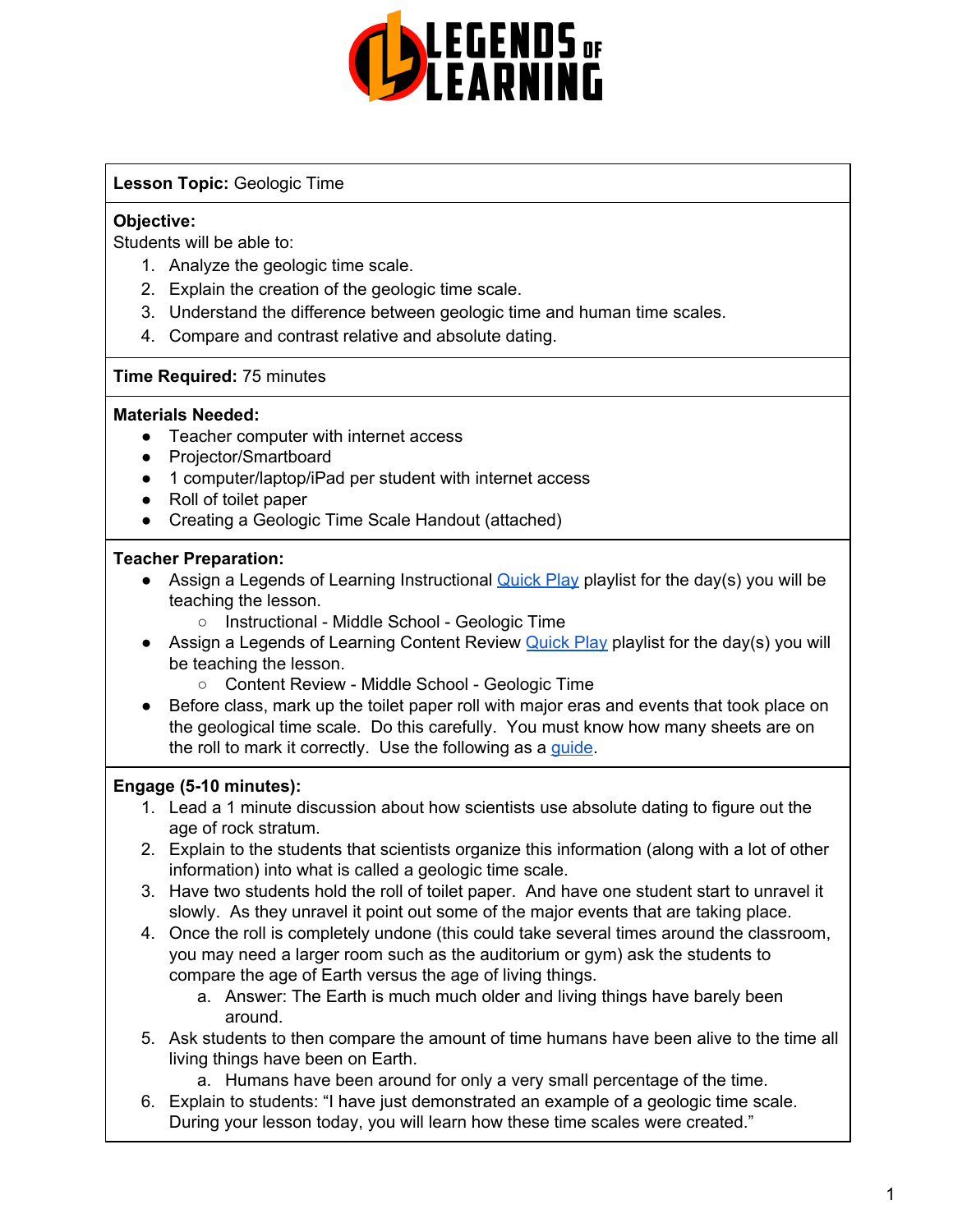

## **Explore (40 minutes):**

- 1. Have your students sign in to Legends of [Learning.](https://intercom.help/legends-of-learning/en/articles/2154920-students-joining-a-playlist) Instruct students to complete the Instructional playlist.
- 2. As students complete the assigned game, students should fill out the Creating a Geologic Time Scale Handout.
- 3. Assist students as needed during game play, pause playlist if you need to address content or questions to the entire class.

# **Explain (10 minutes):**

- 1. Review the answers to the handout Creating a Geologic Time Scale by recreating the chart on the whiteboard. Have your chart go horizontal instead of vertically like the students.
- 2. As you review that chart and answers clarify any misconceptions that students may have.

# **Elaborate (5 minutes):**

- 1. The geologic time scale is often used to show how life evolved on Earth. But what would this time scale look like in a different form, like a 24 hour day?
- 2. Show the students the following video (stop after 1:35): The [Evolution](https://www.youtube.com/watch?v=H2_6cqa2cP4) of Life on Earth
- 3. Ask: What are some major differences between the geologic time scales discussed in class and the one on the video?
	- *a. The one on the video did not break the timeline up into eras.*
- *4. Ask: Why do you think it took so long for humans to evolve?*
	- *a. Answers will vary, many students may discuss the climate of Earth.*

## **Evaluate (10 minutes):**

- 1. Have your students sign in to Legends of [Learning.](https://intercom.help/legends-of-learning/en/articles/2154920-students-joining-a-playlist) Instruct students to complete the Content Review playlist.
- 2. [Analyze](https://intercom.help/legends-of-learning/en/articles/2154918-tracking-student-progress-and-performance) student results to determine what concepts need to be a focus for reteaching.

## **Additional Lesson Strategies:**

- To use Legends for additional instruction, create a [custom](https://intercom.help/legends-of-learning/en/articles/2154910-creating-a-playlist) playlist with an [instructional](https://intercom.help/legends-of-learning/en/articles/3505828-types-of-games) [game](https://intercom.help/legends-of-learning/en/articles/3505828-types-of-games) and pre and post [assessment.](https://intercom.help/legends-of-learning/en/articles/2154913-adding-assessments-to-a-playlist)
- To use Legends for a quick formative [assessment](https://intercom.help/legends-of-learning/en/articles/2154913-adding-assessments-to-a-playlist), create a 5-question assessment in a [playlist](https://intercom.help/legends-of-learning/en/articles/2154910-creating-a-playlist).
- To use Legends for a student-directed experience, create a [targeted](https://intercom.help/legends-of-learning/en/articles/3340814-targeted-freeplay) freeplay playlist.
- Encourage students to play on their own at home in Legends of Learning: [Awakening](https://intercom.help/legends-of-learning/en/articles/2425490-legends-of-learning-awakening) for a student-driven experience including avatars, battling, and quests all centered around topics they are covering in class.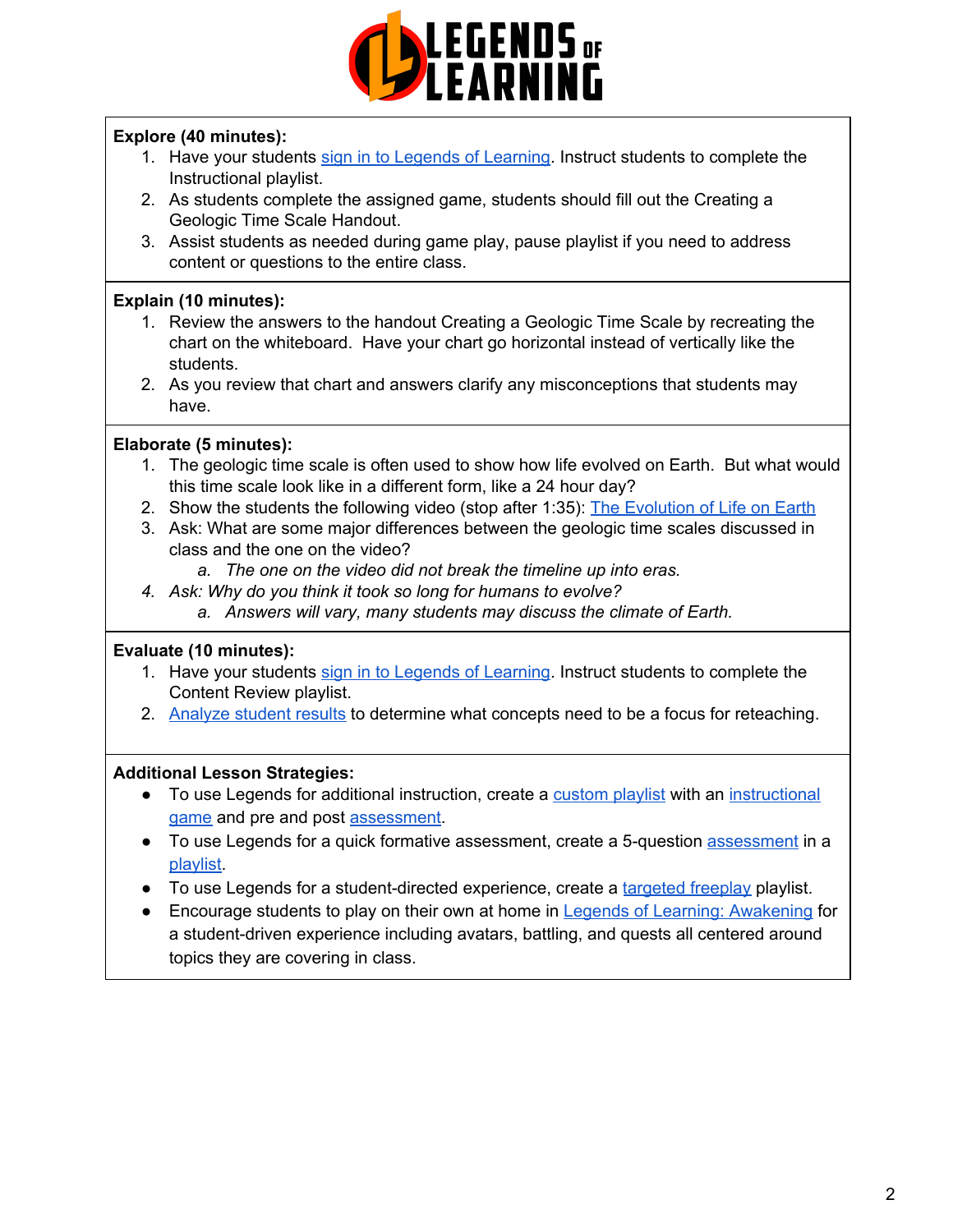

# **Creating a Geologic Time Scale** Name / Pd:

Directions: While playing the first game in Legends of Learning, fill in the chart below.

The following chart will indicate how a Geologic Time Scale is created based on climate change, evolution of life, sudden changes, and absolute dating. For each stratum, fill in the correct spot on the chart.

| Stratum                   | Drawing of the fossil | Sudden / Major Event | Radiometric Dating | Presumed Era |
|---------------------------|-----------------------|----------------------|--------------------|--------------|
| $\mathbf 1$               |                       |                      |                    |              |
| $\overline{2}$            |                       |                      |                    |              |
| $\ensuremath{\mathsf{3}}$ |                       |                      |                    |              |
| $\overline{\mathbf{4}}$   |                       |                      |                    |              |
| $\sqrt{5}$                |                       |                      |                    |              |
| $\,6$                     |                       |                      |                    |              |
| $\overline{7}$            |                       |                      |                    |              |